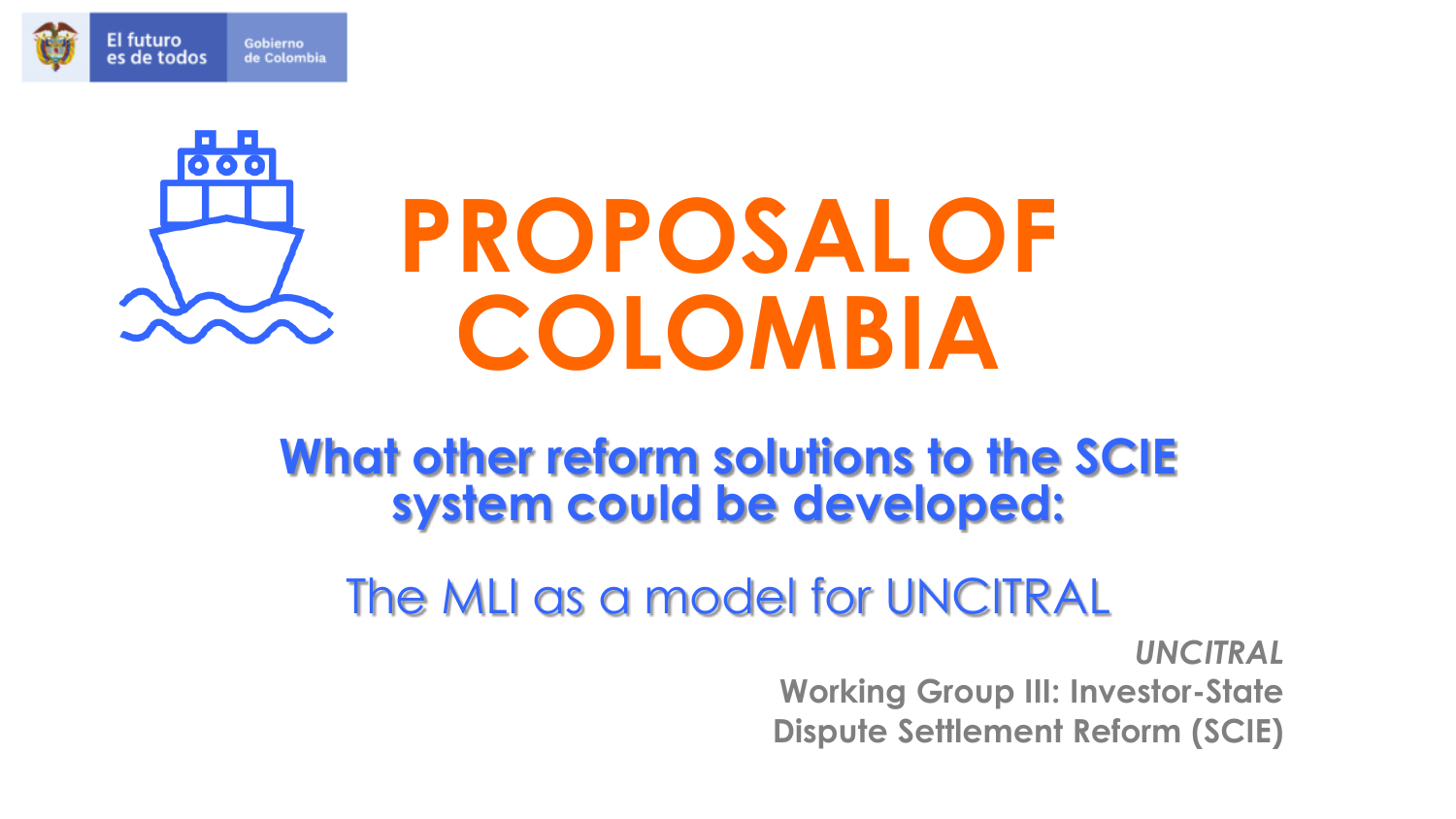



## **GTIII: WORK DONE UNTIL NOW**

- Identification of concerns that need a solution:
	- $\checkmark$  Lack of uniformity, consistency, predictability, and correction of the decisions issued by arbitral tribunals in investor-state disputes.
	- ✓ Concerns related to arbitrators and decision-makers.
	- ✓ Concerns related to the cost and duration of SCIE processes.
	- ✓ Other issues.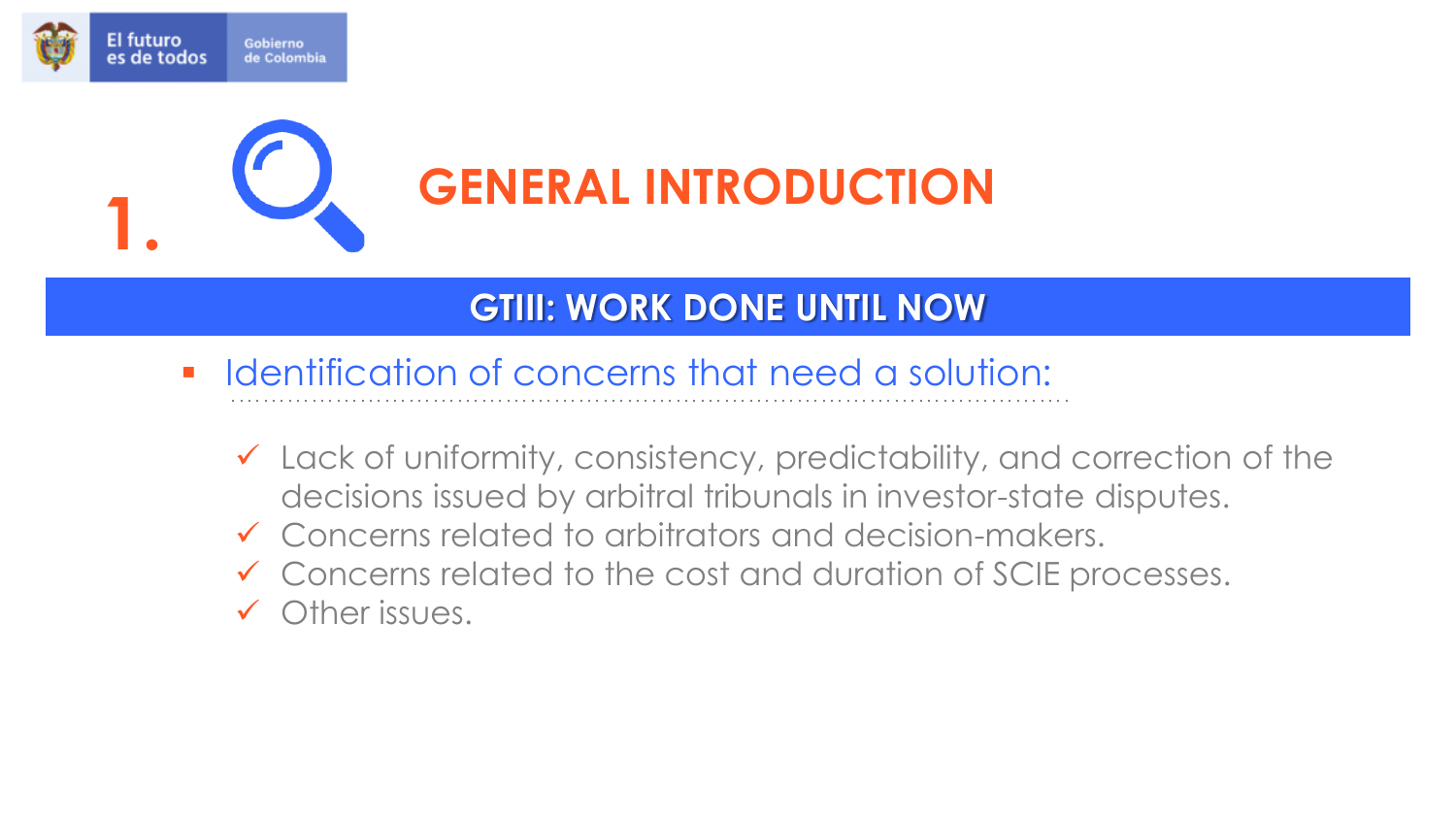



### **WHAT FOLLOWS THEN?**

- Identify potential procedural approaches to implement measures that address concerns.
- Colombia proposes a **methodology:**
	- ✓ Replicate the model of the MLI *"Multilateral Convention to Implement Tax Treaty Related Measures to Prevent Base Erosion and Profit Shifting"* of the OCDE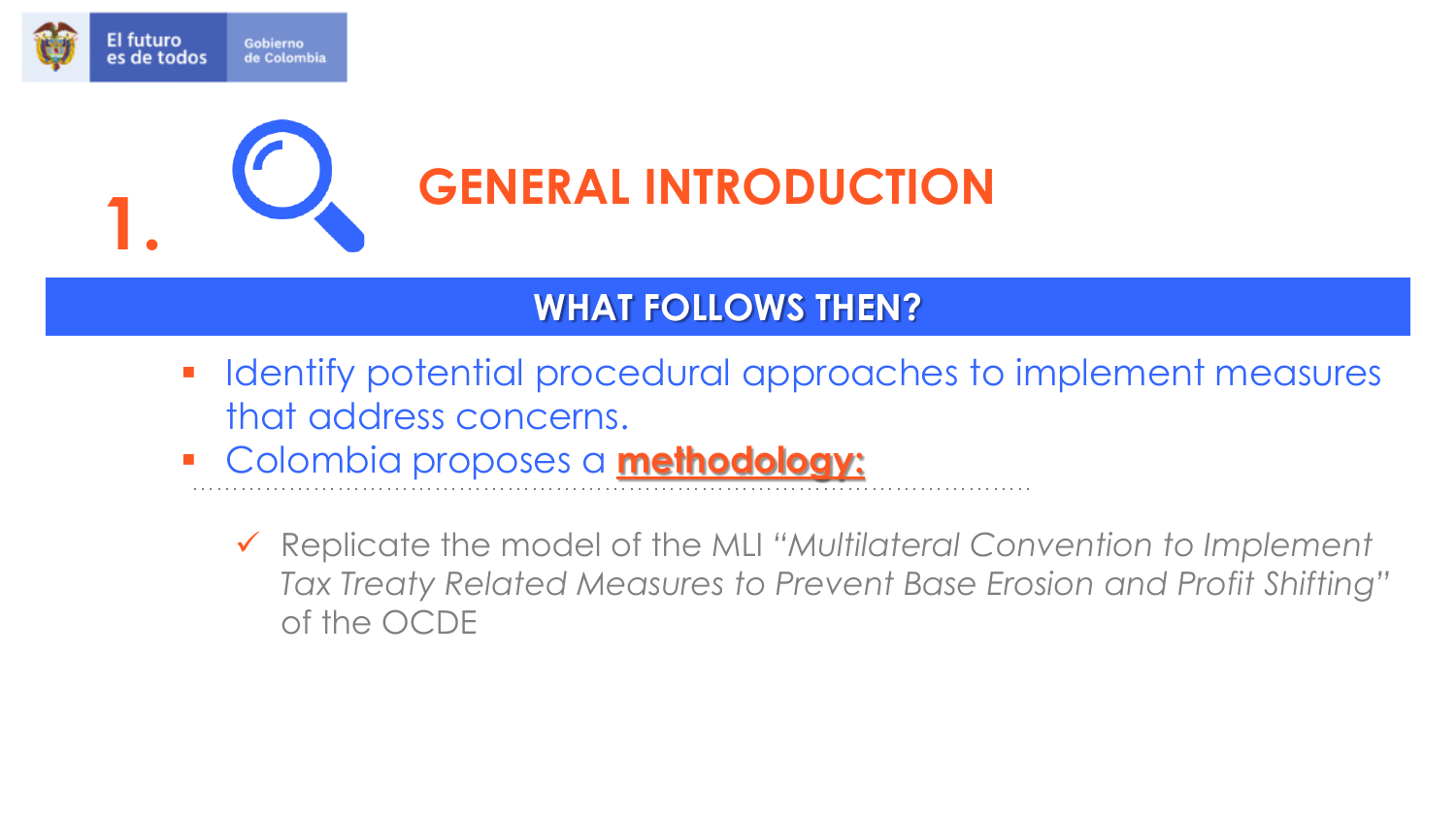



### **How MLI Works?**

- i. Specify the DTAA to which the MLI applies.
	- $\checkmark$  To date, 2,500 DTAA have been listed by signatory countries.
	- $\checkmark$  They represent a match of 1,200 DTAA.
- ii. It requires fulfillment with the provisions that constitute minimum standards.
	- $\checkmark$  The minimum standard can be met through several alternatives.
	- $\checkmark$  The MLI does not require compliance through a specific alternative.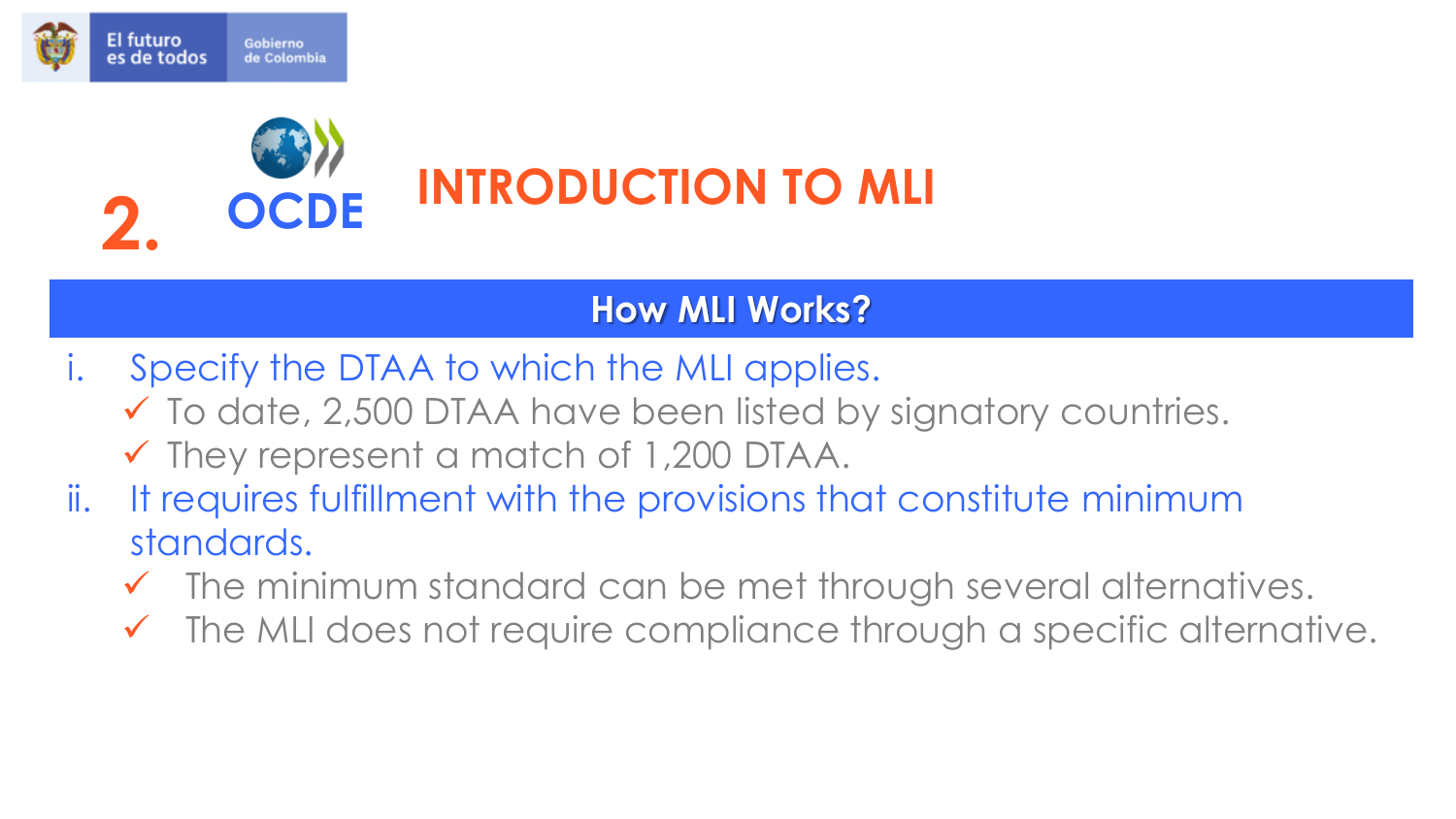



### **How MLI Works?**

iii. Gives the possibility of not applying the provisions to all DTAA

- ✓ If a substantive provision does not reflect a minimum standard, flexibility is given to not apply that provision
- $\checkmark$  This is done through reservations
- iv. It allows not to apply provisions concerning DTAA that contain provisions with specific characteristics.
- v. It gives the possibility to choose optional and alternative provisions.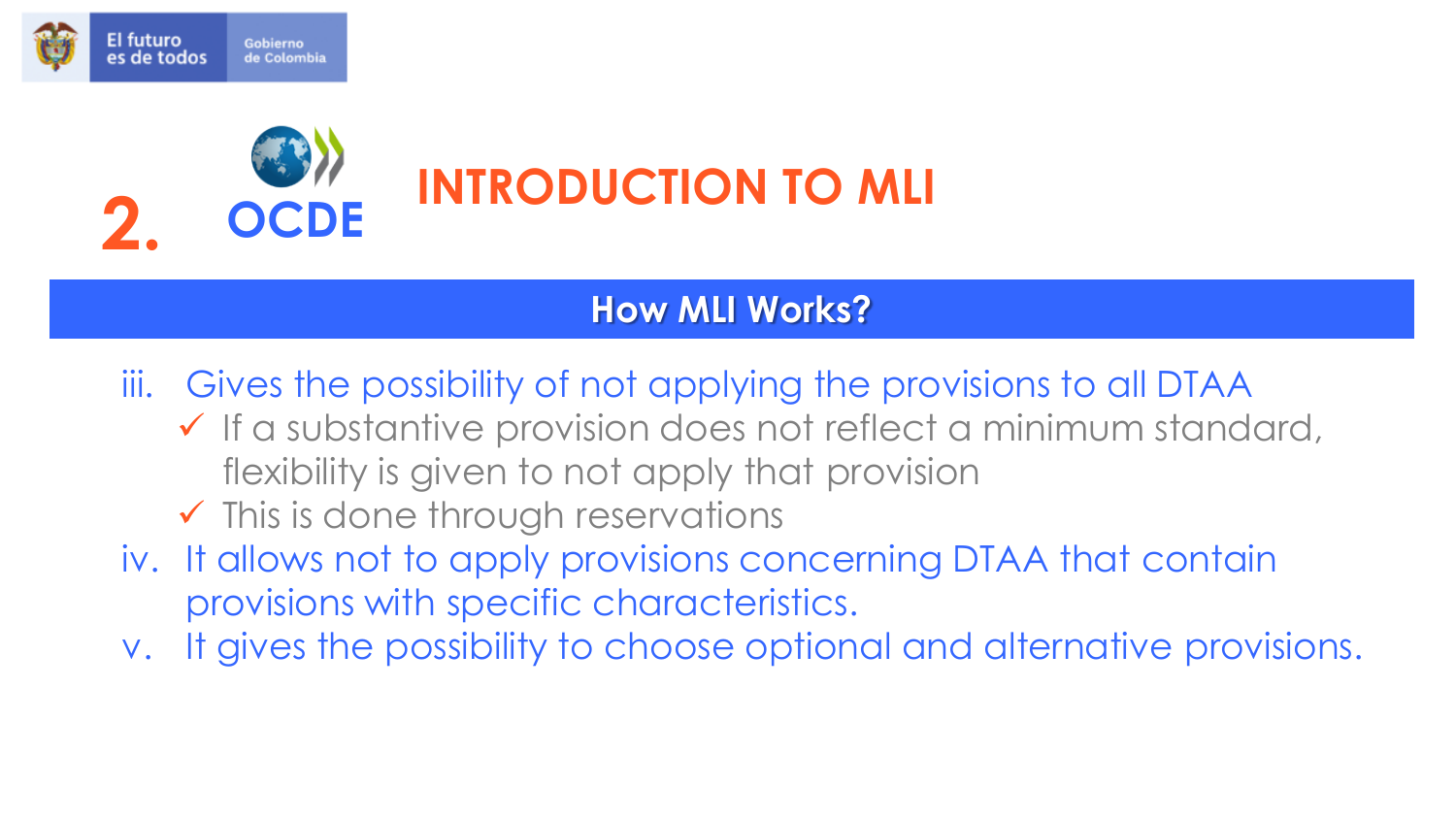

# **THE MLI AS A MODEL FOR UNCITRAL 3.**

#### **The MLI model would be viable to replicate in UNCITRAL - common points.**



**+3 thousand DTAA**

**Around 3 thousand IIA**

**Necessity and convenience of a multilateral solution**

**Fragmentation of both systems given the vast network of agreements**

**Practical, flexible and fast solution without renegotiation of bilateral agreements**

**Concerns are the basis of reform**

> **The measures to be implemented would stop the abusive use of treaties and "treaty shopping"**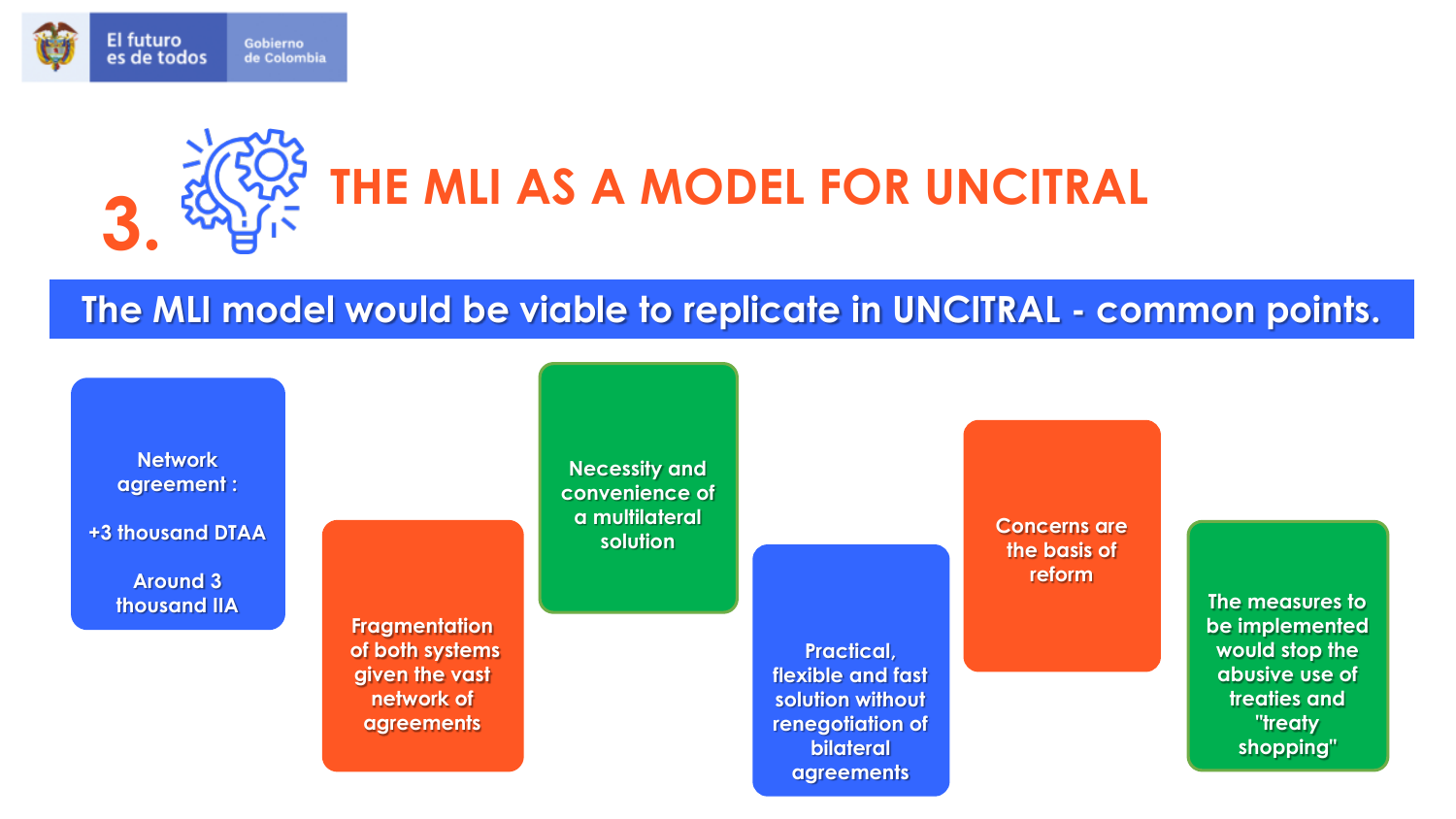



**To replicate the MLI model, the GTIII will require:**

Define which issues would be part of the reform

Define which topics would be classified as minimum standards (negotiation process itself)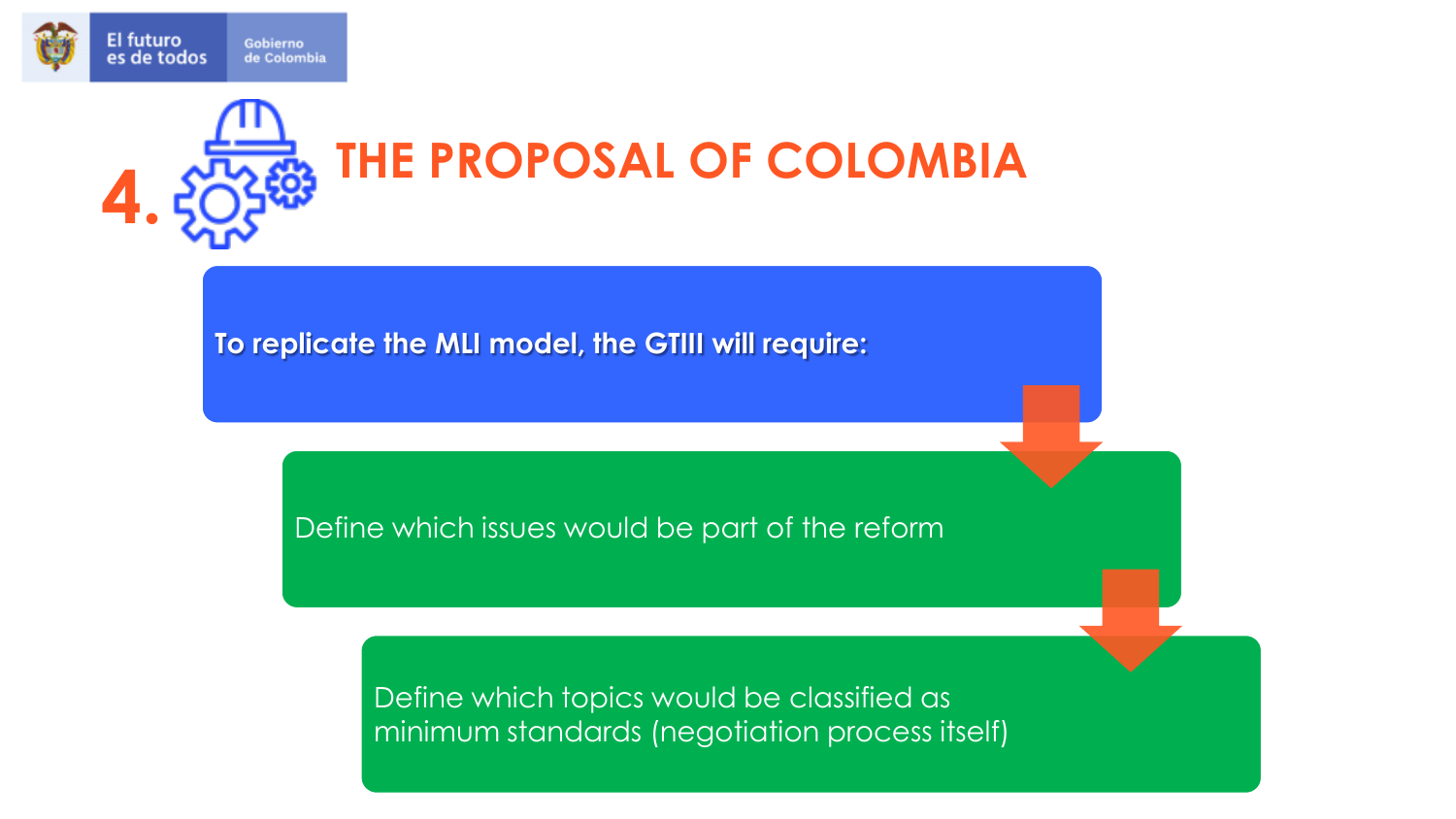#### *Preamble*

| <b>PART I: SCOPE AND INTERPRETATION OF TERMS</b>                                                                                                                              |                                                                                        |  |
|-------------------------------------------------------------------------------------------------------------------------------------------------------------------------------|----------------------------------------------------------------------------------------|--|
| <b>Article 1</b>                                                                                                                                                              | <b>Scope of the Convention</b>                                                         |  |
| <b>Article 2</b>                                                                                                                                                              | <b>Interpretation of Terms</b>                                                         |  |
| <b>PART II: LACK OF UNIFORMITY, CONSISTENCY, PREDICTABILITY, AND</b><br><b>CORRECTION OF THE DECISIONS ISSUED BY ARBITRAL TRIBUNALS IN</b><br><b>INVESTOR-STATE DISPUTES.</b> |                                                                                        |  |
| <b>Article 3</b>                                                                                                                                                              | Interpretation of Substantive law*                                                     |  |
| Article 4                                                                                                                                                                     | <b>Mechanisms to Respond to the Lack of Uniformity</b><br>and Correction of Decisions* |  |
| <b>Article 5</b>                                                                                                                                                              | <b>Framework for Processing Multiple Processes*</b>                                    |  |
| <b>PART III: ARBITRATORS AND DECISORS</b>                                                                                                                                     |                                                                                        |  |
| <b>Article 6</b>                                                                                                                                                              | <b>Standards of Independence, Impartiality and</b><br><b>Conflict of Interest*</b>     |  |
| <b>Article 7</b>                                                                                                                                                              | <b>Mechanism for disqualification of Arbitrators*</b>                                  |  |
| <b>Article 8</b>                                                                                                                                                              | <b>Appointment Mechanisms*</b>                                                         |  |
| <b>Article 9</b>                                                                                                                                                              | <b>Competence and Qualifications of the Arbitrators*</b>                               |  |

#### **PART IV: COST AND DURATION OF SCIE PROCESSES**

| <b>Article 10</b>                                  | <b>Mechanisms to Face the Cost and Duration of SCIE</b><br><b>Processes</b> |  |
|----------------------------------------------------|-----------------------------------------------------------------------------|--|
| <b>Article 11</b>                                  | <b>Mechanism for Unjustified or Unfounded Claims</b>                        |  |
| <b>Article 12</b>                                  | <b>Allocation of Costs by the Courts</b>                                    |  |
| <b>Article 13</b>                                  | <b>Cost Collection Guarantees</b>                                           |  |
| <b>PART V: OTHER ISSUES</b>                        |                                                                             |  |
| <b>Article 14</b>                                  | <b>Third Party Financing*</b>                                               |  |
| <b>Article 15</b>                                  | <b>Exhaustion of the internal legal remedies*</b>                           |  |
| Article 16                                         | <b>Decision Standards*</b>                                                  |  |
| <b>Article 17</b>                                  | <b>Valuation Methods*</b>                                                   |  |
| <b>Article 18</b>                                  | Anti-abuse clauses*                                                         |  |
| <b>Article 19</b>                                  | Counterclaims *                                                             |  |
| <b>Article 20</b>                                  | <b>Advisory Center on International Investment Law</b><br>(ACIIL)           |  |
| <b>Article 21</b>                                  | <b>Appellate Body*</b>                                                      |  |
| <b>Article 22</b>                                  | <b>Multilateral Investment Court</b>                                        |  |
| <b>PART VI: FINAL AND INSTITUCIONAL PROVISIONS</b> |                                                                             |  |